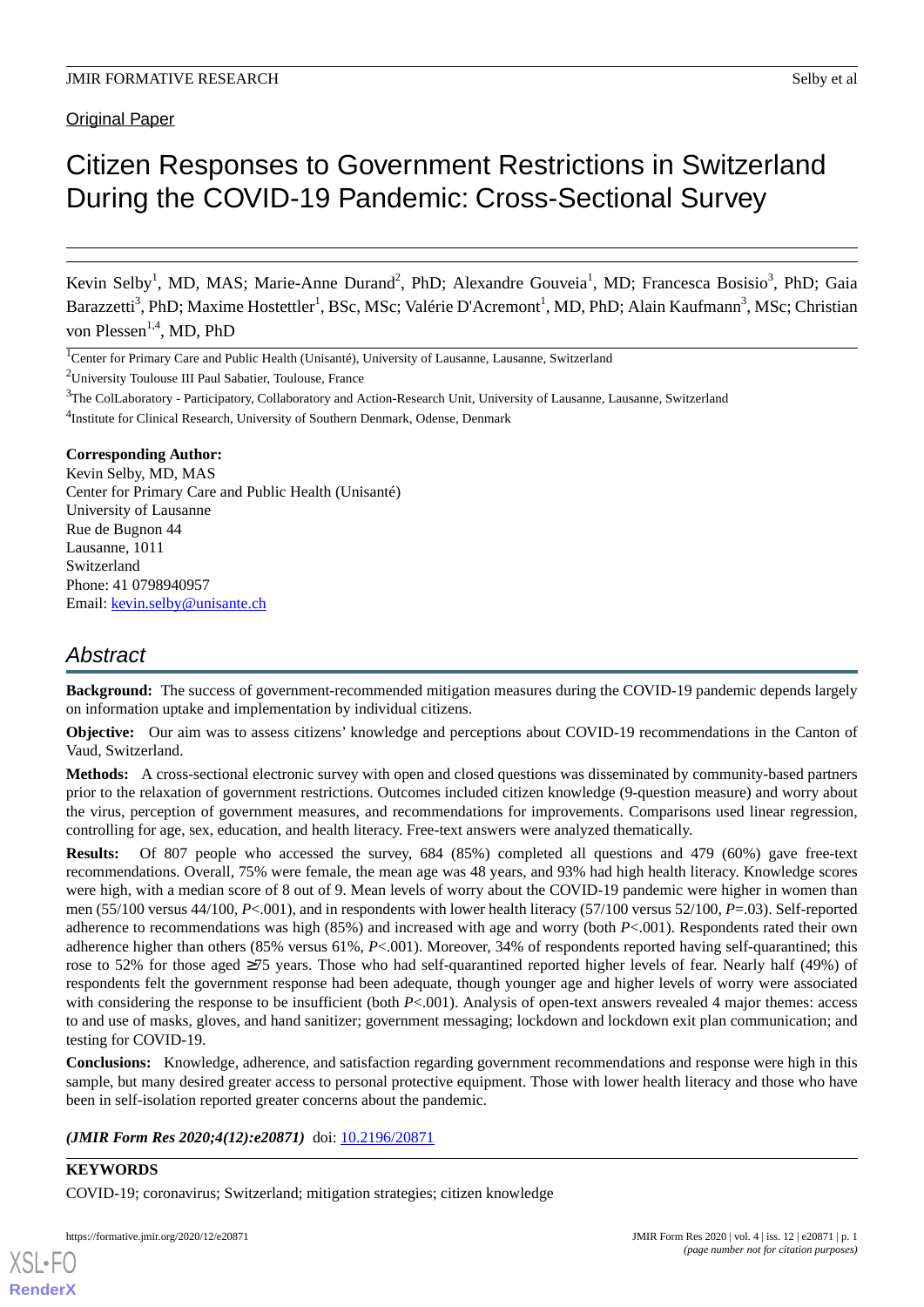# *Introduction*

The global threat posed by the COVID-19 pandemic has led governments to impose unprecedented restrictions on personal movement and conduct [[1\]](#page-5-0). On February 25, 2020, Switzerland had its first confirmed case; just 4 weeks later, there were 10,772 cases and 165 deaths [\[2](#page-5-1)]. On March 13 and 16, federal public health officials announced restrictions on gatherings and recommended multiple behavior changes intended to slow the spread of the virus and protect those most vulnerable to severe outcomes of infection [[3](#page-5-2)[,4](#page-5-3)]. Further, testing for COVID-19 was limited to high-risk populations. These restrictions depended largely on individuals self-isolating in case of symptoms and self-quarantining in case of contact with someone with symptoms. The government relied on cooperation from the public to adapt policies to their own situation. Little is known about how individuals understood, perceived, and implemented the recommendations in their personal life. Adherence to recommendations is typically influenced by the individual's understanding of the information, perception of the virus, related threat, and perceived impact on their lives. Rapid online surveys of people's perceptions during the COVID-19 outbreak suggested that participants generally had a good knowledge of the primary disease transmission modes and common symptoms [[5\]](#page-5-4). However, about one-third of the sample had misconceptions about ways to prevent an infection and recommended care-seeking behaviors. In India, a cross-sectional online survey of 2459 participants also revealed good knowledge, which was higher among respondents aged >40 years, people with higher educational attainment, those living in urban areas, and those in health care professions [[6\]](#page-5-5). As far as could be determined in April 2020, no other survey of adult knowledge and perceptions of the COVID-19 pandemic had been conducted in Switzerland.

<span id="page-1-0"></span>In this context, we aimed to assess citizens' knowledge and perceptions about COVID-19 recommendations in the Canton of Vaud, Switzerland. Further, we collected information about individual behaviors and perceived adherence to population-level recommendations and suggestions for improvement.

# *Methods*

We conducted a cross-sectional electronic survey using REDCap (Vanderbilt University) between April 17 and 28, 2020, prior to the easing of restrictions in Switzerland. The survey was distributed on social media by multiple community partners, including a local consumer organization, health promotion organizations, and university community members. Ethics approval was not required as all data collected were anonymous [[7\]](#page-5-6). The survey was supported by the health department of the Canton of Vaud, a French-speaking canton in Switzerland.

The electronic survey consisted of 20 questions about participants' knowledge and perception, as well as individual behaviors and perceived adherence, regarding population-level recommendations about COVID-19 [\(Multimedia Appendix 1\)](#page-5-7). The survey also assessed information sources and worry. We used an open-text response to collect suggestions for improvement regarding additional measures that the government could implement to limit the spread of the virus (see [Table 1](#page-1-0) for an overview of the survey structure). The survey was developed in English, translated to French, and user-tested by 6 non–medical professionals. Demographic data collected included age, sex, number of persons in household, Canton of residence, highest level of education, a validated health literacy item [[8\]](#page-5-8), and whether they had been tested for COVID-19. A knowledge score was developed with 9 true-false items about current government recommendations. We used lists of common changes due to the restrictions, enabling factors and barriers to implementation, and protection measures. Visual analogue scores were used to measure worry about the pandemic, self-reported adherence, and perception of government measures.

Table 1. Overview of survey structure.

| <b>Ouestion number</b> | Section                                                                              |
|------------------------|--------------------------------------------------------------------------------------|
| $1-6$                  | Sociodemographic questions                                                           |
| $7-8$                  | COVID-19 testing and symptoms                                                        |
| 9                      | Information sources about COVID-19                                                   |
| 10                     | Worry about the new coronavirus                                                      |
| 11                     | Knowledge about government restrictions                                              |
| $12 - 18$              | Individual behaviors and perceived adherence to recommendations                      |
| 19                     | Perception of the government measures to limit the spread of the new coronavirus     |
| 20                     | Additional suggestions to limit the spread of the new coronavirus (open-text answer) |

We used descriptive statistics for participant characteristics, including means for continuous variables, except for perceptions of government measures, which were dichotomized because of a nonnormal distribution. Scores below 45 were classified as considering the government response inadequate. We used multivariable regression to explore associations between participant characteristics and level of worry and self-reported

adherence; both models included participant age (continuous), gender (male or female), education (university level or not), health literacy (high or low), and knowledge of current government recommendations (number of answers correct). We used logistic regression to explore associations between considering government measures inadequate and participant age, gender, education, health literacy, knowledge of current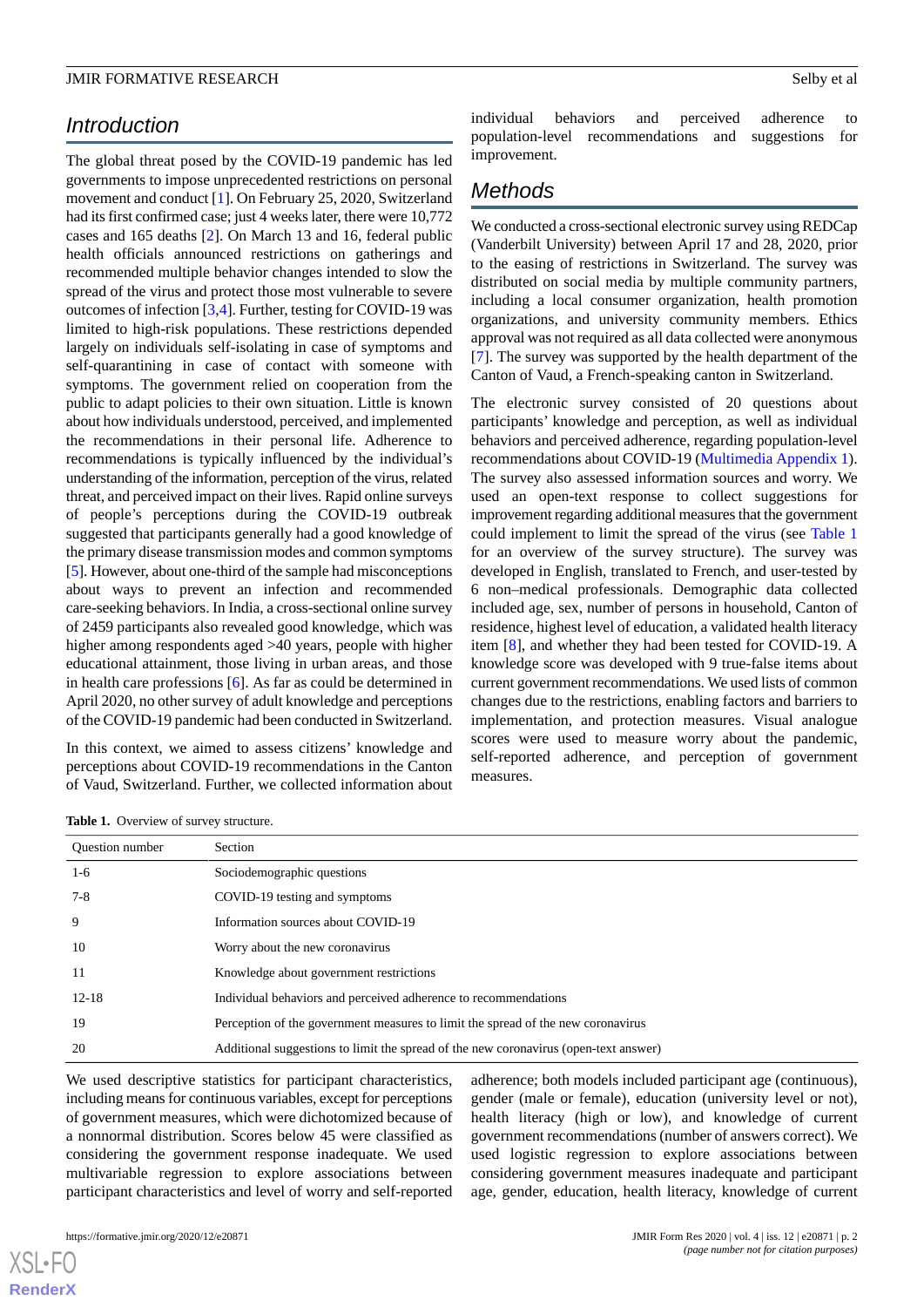government recommendations, and worry. The estimation command "predict" was used in STATA (StataCorp) to calculate absolute differences between groups, using the models controlling for other factors. Analyses were limited to completed surveys. A *P* value <.05 was considered statistically significant. All quantitative analyses were performed with STATA and free-text answers were analyzed thematically by one author (MD) using MAXQDA (VERBI Software).

# *Results*

# **Overview**

<span id="page-2-0"></span>Of 807 people who accessed the survey, 684 (85%) completed it and 479 (60%) gave free-text recommendations for improvement. Respondents were 75% female, with a mean age of 48 years and 93% self-reporting high health literacy ([Table](#page-2-0) [2\)](#page-2-0). The primary sources of information about COVID-19 were television and radio (73%), government sources (72%), and newspapers (63%). Knowledge scores were high, with a median score of 8/9. The most common incorrect answer was agreeing that people must stop using all public transport, which was not a federal recommendation (32% incorrect). Overall, 34% of respondents reported having self-quarantined, a proportion that increased with age (27% of those aged >30 years versus 52% for those aged  $\geq 75$  years, *P*<.001).

Table 2. Demographic characteristics of respondents who completed the questionnaire (N=684).

| Characteristic                                                                          | Values, n (%) |  |  |
|-----------------------------------------------------------------------------------------|---------------|--|--|
| Age (years)                                                                             |               |  |  |
| 18-39                                                                                   | 223 (33)      |  |  |
| $40 - 64$                                                                               | 351(51)       |  |  |
| $\geq 65$                                                                               | 110(16)       |  |  |
| <b>Sex</b>                                                                              |               |  |  |
| Female                                                                                  | 165(24)       |  |  |
| Male                                                                                    | 518 (76)      |  |  |
| Canton of residence (31 missing)                                                        |               |  |  |
| Vaud                                                                                    | 581 (88)      |  |  |
| Other                                                                                   | 77(12)        |  |  |
| <b>Highest education level (5 missing)</b>                                              |               |  |  |
| High school or apprenticeship                                                           | 239 (35)      |  |  |
| University or professional school                                                       | 440(65)       |  |  |
| Health literacy <sup>a</sup> (1 missing)                                                |               |  |  |
| Low health literacy                                                                     | 48(7)         |  |  |
| High health literacy                                                                    | 635 (93)      |  |  |
| Tested for COVID-19 by reverse transcription polymerase chain reaction test (1 missing) |               |  |  |
| Yes                                                                                     | 44(6)         |  |  |
| $\rm No$                                                                                | 639 (94)      |  |  |
| Members in household (4 missing)                                                        |               |  |  |
| $\leq$ 2                                                                                | 365(53)       |  |  |
| $\geq$ 3                                                                                | 315(47)       |  |  |
| Knowledge score on 9 true-false questions                                               |               |  |  |
| $\leq$ 7                                                                                | 222(33)       |  |  |
| 8 or 9                                                                                  | 461 (67)      |  |  |

<sup>a</sup>Dichotomized, with "Often" and "Always" as high health literacy, and "Never," "Rarely," and "Sometimes" as low health literacy.

After controlling for participant age, level of education, and knowledge of current government recommendations, mean levels of worry were higher in women than in men (55/100 versus 44/100, *P*<.001), in respondents with lower health literacy  $(57/100 \text{ versus } 52/100, P=.03)$ , and among those who had been

in self-isolation or self-quarantine (59/100 versus 49/100, *P*<.001). The distribution of responses is shown in [Figure 1](#page-3-0). Nearly half (49%) of respondents considered the government response to have been adequate, responding in the middle of the 0-100 scale [\(Figure 1\)](#page-3-0). Younger age and higher worry were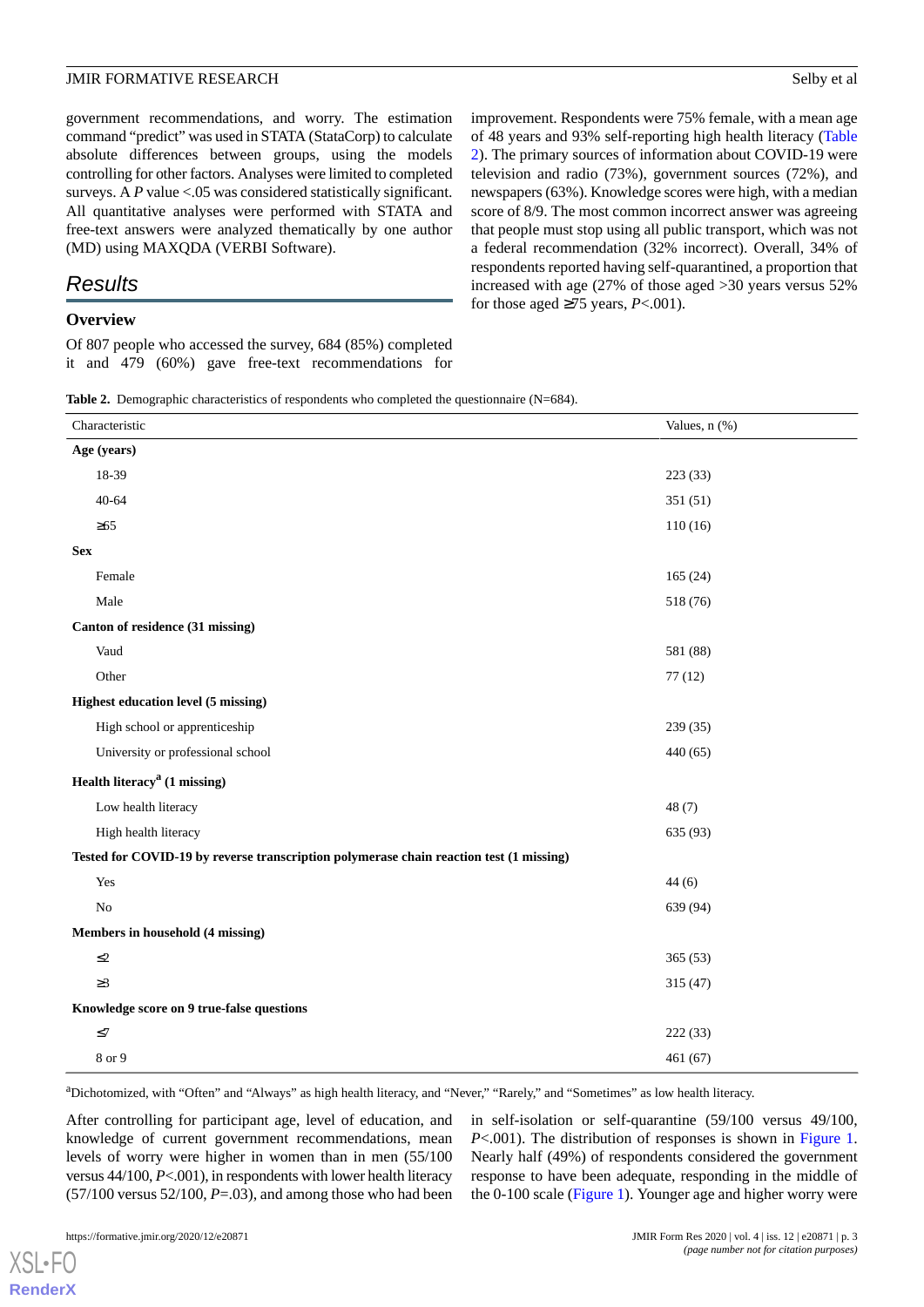associated with considering the response to be insufficient (both *P*<.001). Self-reported adherence to government recommendations was high (85%) and increased with age and level of worry (both *P*<.001; [Figure 1](#page-3-0)). Self-reported adherence was higher than the perceived adherence of other people (85% versus 61%, *P*<.001). Government (82%) and other online sources of information (38%), help from family and friends (32%), and employers (25%) were considered to be useful for following the recommendations. Basic needs (57%), family obligations like caring for the elderly (20%), and difficulties with changing habits (10%) were barriers. The majority of respondents had intervened to encourage others to follow recommendations (77%).

<span id="page-3-0"></span>

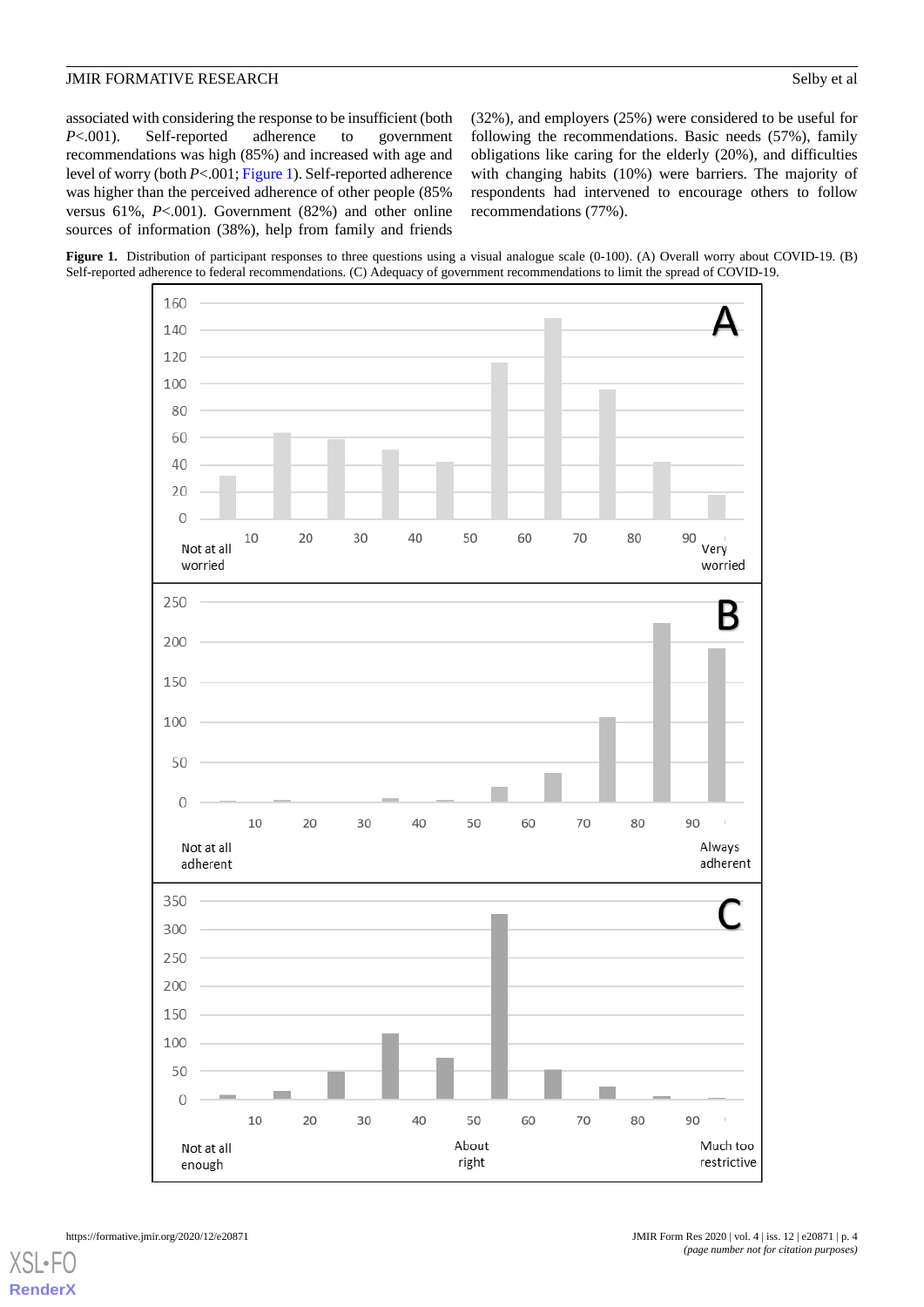#### **Thematic Analysis**

Thematic analysis of open-text recommendations for improvements to the government response revealed 4 major themes, presented below alongside participant remarks.

#### *Access and Use of Masks, Gloves, and Hand Sanitizer*

Many felt masks should become compulsory outside the home, particularly in crowded areas (eg, public transport, at work), where social distancing is difficult.

*We should implement the use of masks (so with distribution to the population) for each time you leave the house in order to have a visual reminder of the need to follow recommendations, while also decreasing contamination.*

Many advocated for free distribution to the entire population (including gloves and sanitizer if possible), or access at affordable prices.

*Ensure that masks are available for everyone, even if their usefulness remains controversial.*

#### *Government Messaging*

Although many participants considered the government messages and response adequate and expressed gratitude, some asked for more transparency and precise messages, centralized information, and specific information for groups at risk.

*Give clear and comprehensible recommendations. Avoid jargon.*

#### *Lockdown and Lockdown Exit Plans*

A considerable number of people favored slower easing of restrictions, or even an extension of lockdown with stricter measures, particularly for vulnerable people.

*Do not rush deconfinement, it's too early and I am at risk, it scares me…*

*Enforce complete confinement during at least two weeks.*

Further, some called for tighter policing.

*Be even more firm (fines? More insistent?) about hand washing and especially social distancing.*

*1. More surveillance and fines that are a stronger deterrent, 2. Systematic surveillance of rules in businesses.*

A number of people recommended postponing the opening of schools and day cares, and making the return to school optional.

*Wait longer before reopening schools, because with the recent reopening of stores and other places, there will be a resurgence in cases and if children return to school, it's grandparents who will care for them after school because parents will be back at work.*

#### *Testing*

Large-scale deployment of COVID-19 testing was a recurring theme.

*Begin testing everyone with symptoms and not just those who are at risk or are medical personnel.*

Further, the use of serological tests, the tracing of chains of transmission, and the isolation of positive cases were also mentioned repeatedly.

*Impose electronic surveillance with tracking (smartphones) for all citizens during the pandemic.*

# *Discussion*

In this cross-sectional, electronic survey distributed by social media, knowledge and self-reported adherence were high in this sample from Switzerland. Despite high overall satisfaction, free-text answers revealed a desire for greater availability of protective equipment, clearer and more coherent communication by the government, and large-scale testing for the virus. People in isolation and those with lower health literacy reported greater concerns about the pandemic, associations that persisted after controlling for demographic features.

While several larger survey studies on the same subject matter are underway in Europe [\[9](#page-6-0)], few studies with quantitative data about individual responses are available for comparison. A Chinese survey also showed high knowledge scores (10.8/12) and high confidence that COVID-19 would be controlled (91%) [[10\]](#page-6-1). In an online survey by the Swiss public broadcasting corporation, 48% of respondents reported major concerns about COVID-19 and 49% felt the government response was too slow [[11\]](#page-6-2). Satisfaction with the government response was higher in a second survey on April 8, 2020 [[12\]](#page-6-3). Support for government restrictions was higher in Italian- and French-speaking areas, which had a higher density of cases, than in German-speaking areas of Switzerland. We did not find data regarding barriers and enablers of adherence to COVID-19 recommendations or data to be stratified by health literacy. Several other surveys conducted in the United States [[5\]](#page-5-4), United Kingdom [[5\]](#page-5-4), India [[6\]](#page-5-5), Egypt [[13\]](#page-6-4), and Malaysia [[14\]](#page-6-5) have shown adequate overall knowledge about COVID-19 among respondents. However, specific misconceptions and variations in knowledge according to age, income level, educational attainment, race, and ethnicity have been identified. A US national survey of 5198 people suggested that the largest differences in COVID-19–related knowledge and behaviors were associated with race/ethnicity, sex, and age [\[15](#page-6-6)]. African American participants, men, and people younger than 55 years were less likely to know how the disease spread, were less likely to know the symptoms, and left the home more often [\[15](#page-6-6)].

In our sample, self-reported adherence was high. A study of citizens' adherence to COVID-19 mitigation recommendations in 3 countries (United States, Kuwait, and South Korea) suggested that in all 3 countries, government response efforts and business reopening agreements, as well as the intensity of information source use, social media use, and knowledge about COVID-19, all influenced either self-adherence or perception of the adherence of others [\[16](#page-6-7)].

The finding that those who had been in self-isolation and had lower health literacy were more worried about COVID-19 has important implications. Social isolation among older adults contributes to not only greater risk of depression and anxiety, but also cardiovascular, autoimmune, and neurological disease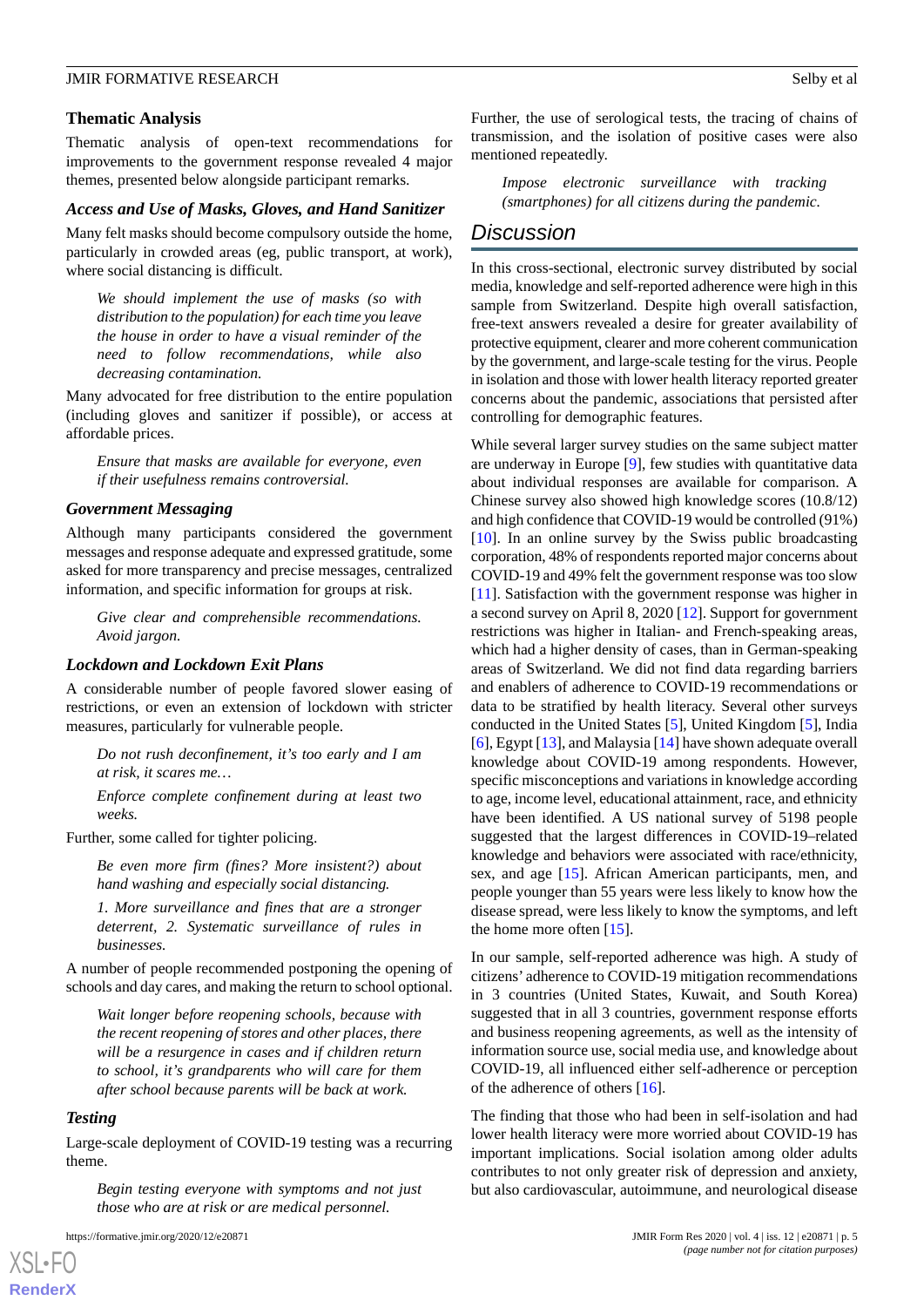[[17\]](#page-6-8). Thus, great care must be taken to help this group. Further, there is well-founded concern that marginalized groups may be disproportionately affected by government measures and the disease itself [\[18](#page-6-9)]. Information about COVID-19 in the media is often sensationalized and contradictory, making it challenging for those with lower health literacy to effectively assess risk. As far as could be determined, few studies have so far explored health literacy in the context of COVID-19–related knowledge and perceptions. One study of 630 US adults with chronic conditions found that, contrary to our sample, people who had lower health literacy were less likely to be worried about COVID-19 and to believe they would become infected [[19\]](#page-6-10). Those with lower health literacy also reported greater confidence in the government response. A cross-sectional study of COVID-19–related health literacy was conducted among 1037 German people aged 16 and older [[20\]](#page-6-11). The results highlighted that while the overall health literacy level was high, nearly half of respondents (47.8%) reported difficulties judging whether or not to trust media information on COVID-19. As expected, confusion about COVID-19–related information was significantly higher among respondents with lower health literacy. Accessible information, that adheres to widely accepted plain language principles, and is adapted to those who have

lower health literacy and might feel most vulnerable, seems warranted.

Strengths of this survey included rapid data collection prior to easing restrictions, giving a first assessment of citizen responses to restrictions in Switzerland. The primary limitations were those inherent in cross-sectional, open, online survey samples. Moreover, self-reporting may be subject to desirability biases. We could not determine temporality between factors such as fear of the virus and self-isolation. Our sample had a higher proportion of women (76% versus 51%) and university graduates (65% versus 45%) than the Vaud population. Although rates of survey completion were high, we do not know our exact response rate. Finally, because of the novel subject matter, we could not use previously validated survey questions.

In conclusion, knowledge and self-reported adherence were high in an online sample from the Canton of Vaud. Levels of worry about COVID-19 were generally high, particularly among those in isolation and with lower health literacy. Future research should aim to better understand the concerns and needs of these groups and envision target support measures. Special effort will be needed to limit not only the direct health effects of COVID-19, but also psychological distress created by government restrictions as the pandemic continues to evolve.

# **Acknowledgments**

We would like to thank all of our community partners for their responsiveness and support, especially Yannis Papadaniel from the Fédération Romande des Consommateurs.

# <span id="page-5-7"></span>**Conflicts of Interest**

None declared.

# **Multimedia Appendix 1**

<span id="page-5-0"></span>English-language version of questionnaire. [[PDF File \(Adobe PDF File\), 178 KB](https://jmir.org/api/download?alt_name=formative_v4i12e20871_app1.pdf&filename=2535585516a135ea9937c47d002873d5.pdf)-[Multimedia Appendix 1\]](https://jmir.org/api/download?alt_name=formative_v4i12e20871_app1.pdf&filename=2535585516a135ea9937c47d002873d5.pdf)

#### <span id="page-5-2"></span><span id="page-5-1"></span>**References**

- <span id="page-5-3"></span>1. Fauci AS, Lane HC, Redfield RR. Covid-19 — Navigating the Uncharted. N Engl J Med 2020 Mar 26;382(13):1268-1269. [doi: [10.1056/nejme2002387\]](http://dx.doi.org/10.1056/nejme2002387)
- 2. Probst D. COVID-19 Info Switzerland. URL: <https://www.corona-data.ch/> [accessed 2020-05-01]
- <span id="page-5-4"></span>3. Le Conseil fédéral renforce les mesures contre le coronavirus pour protéger la santé de la population et soutient les secteurs touchés. Confédération suisse. URL: [https://www.admin.ch/gov/fr/accueil/documentation/communiques.msg-id-78437.](https://www.admin.ch/gov/fr/accueil/documentation/communiques.msg-id-78437.html#:~:text=Berne%2C%2013.03.2020%20%2D%20Afin,de%20plus%20de%20100%20personnes) [html#:~:text=Berne%2C%2013.03.2020%20%2D%20Afin,de%20plus%20de%20100%20personnes](https://www.admin.ch/gov/fr/accueil/documentation/communiques.msg-id-78437.html#:~:text=Berne%2C%2013.03.2020%20%2D%20Afin,de%20plus%20de%20100%20personnes)[accessed 2020-11-25]
- <span id="page-5-5"></span>4. Coronavirus: Federal Council declares "extraordinary situation" and introduces more stringent measures. The Federal Council. URL: [https://www.admin.ch/gov/en/start/documentation/media-releases.msg-id-78454.](https://www.admin.ch/gov/en/start/documentation/media-releases.msg-id-78454.html#:~:text=Bern%2C%2016.03.,terms%20of%20the%20Epidemics%20Act) [html#:~:text=Bern%2C%2016.03.,terms%20of%20the%20Epidemics%20Act](https://www.admin.ch/gov/en/start/documentation/media-releases.msg-id-78454.html#:~:text=Bern%2C%2016.03.,terms%20of%20the%20Epidemics%20Act) [accessed 2020-11-25]
- <span id="page-5-6"></span>5. Geldsetzer P. Use of Rapid Online Surveys to Assess People's Perceptions During Infectious Disease Outbreaks: A Cross-sectional Survey on COVID-19. J Med Internet Res 2020 Apr 02;22(4):e18790 [\[FREE Full text](https://www.jmir.org/2020/4/e18790/)] [doi: [10.2196/18790\]](http://dx.doi.org/10.2196/18790) [Medline: [32240094](http://www.ncbi.nlm.nih.gov/entrez/query.fcgi?cmd=Retrieve&db=PubMed&list_uids=32240094&dopt=Abstract)]
- <span id="page-5-8"></span>6. Narayana G, Pradeepkumar B, Ramaiah JD, Jayasree T, Yadav DL, Kumar BK. Knowledge, perception, and practices towards COVID-19 pandemic among general public of India: A cross-sectional online survey. Curr Med Res Pract 2020 Jul;10(4):153-159 [[FREE Full text\]](http://europepmc.org/abstract/MED/32839725) [doi: [10.1016/j.cmrp.2020.07.013\]](http://dx.doi.org/10.1016/j.cmrp.2020.07.013) [Medline: [32839725\]](http://www.ncbi.nlm.nih.gov/entrez/query.fcgi?cmd=Retrieve&db=PubMed&list_uids=32839725&dopt=Abstract)
- 7. Commission cantonal d'éthique de la recherche sur l'être humain. Canton de Vaud. URL: [http://cer-vd.ch/soumission/](http://cer-vd.ch/soumission/premiers-pas.html) [premiers-pas.html](http://cer-vd.ch/soumission/premiers-pas.html) [accessed 2020-05-01]
- 8. Chew LD, Griffin JM, Partin MR, Noorbaloochi S, Grill JP, Snyder A, et al. Validation of screening questions for limited health literacy in a large VA outpatient population. J Gen Intern Med 2008 May 12;23(5):561-566 [[FREE Full text](http://europepmc.org/abstract/MED/18335281)] [doi: [10.1007/s11606-008-0520-5\]](http://dx.doi.org/10.1007/s11606-008-0520-5) [Medline: [18335281](http://www.ncbi.nlm.nih.gov/entrez/query.fcgi?cmd=Retrieve&db=PubMed&list_uids=18335281&dopt=Abstract)]